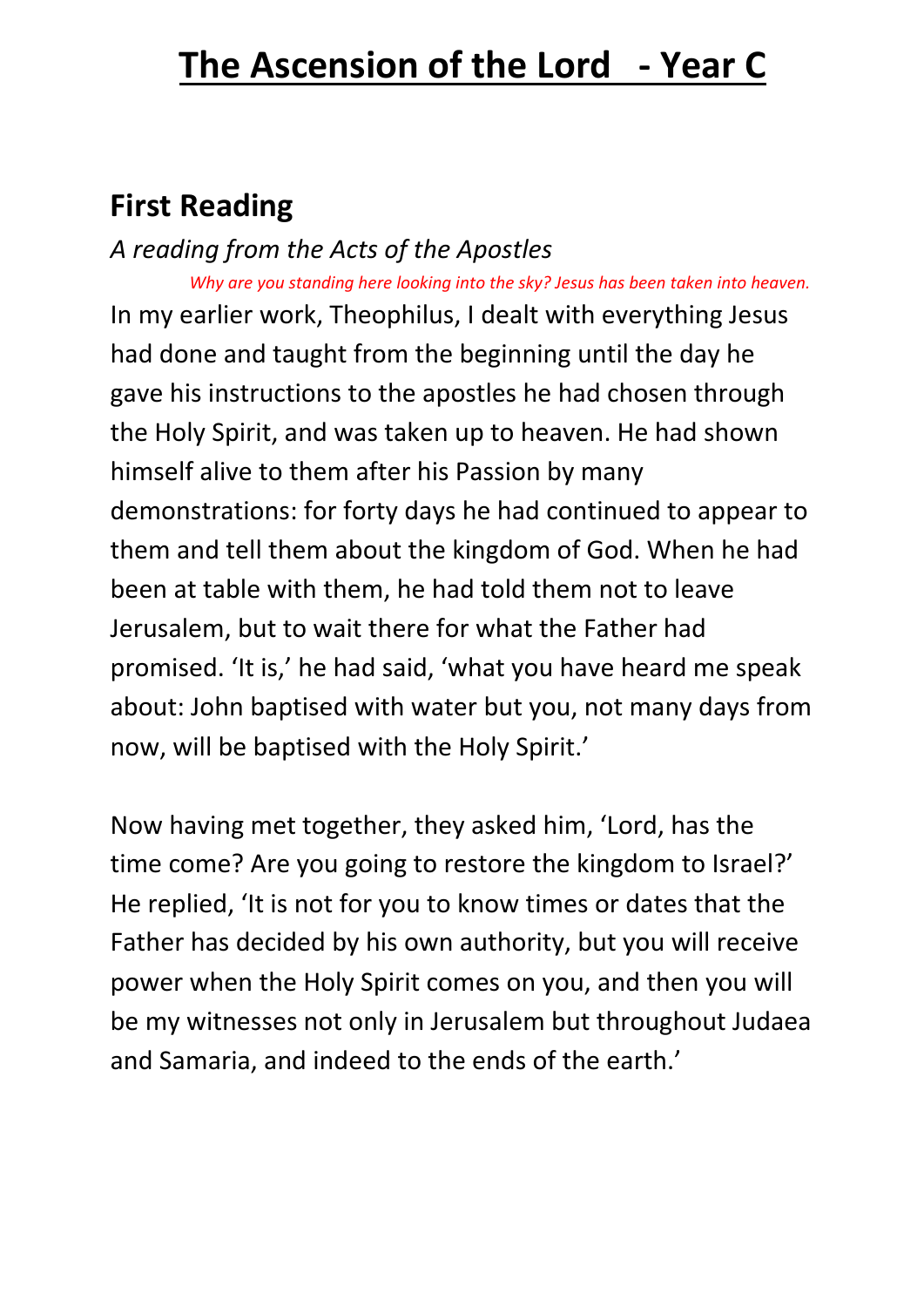As he said this he was lifted up while they looked on, and a cloud took him from their sight. They were still staring into the sky when suddenly two men in white were standing near them and they said, 'Why are you men from Galilee standing here looking into the sky? Jesus who has been taken up from you into heaven, this same Jesus will come back in the same way as you have seen him go there.'

The word of the Lord. *R: Thanks be to God.*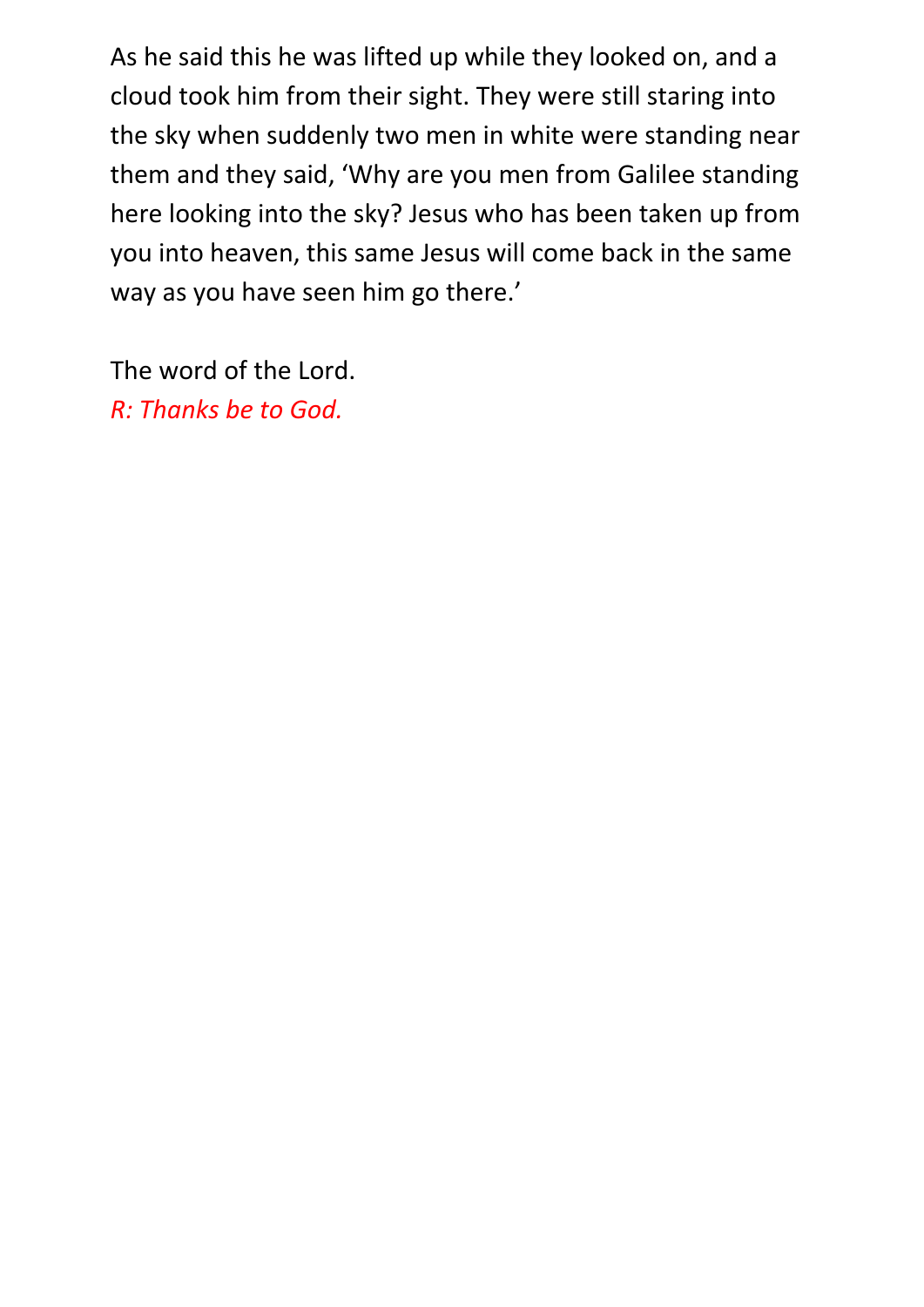## **Responsorial Psalm**

*(R.) God mounts his throne to shouts of joy: a blare of trumpets for the Lord.*

- 1. All peoples, clap your hands, cry to God with shouts of joy! For the Lord, the Most High, we must fear, great king over all the earth. **(R.)**
- 2. God goes up with shouts of joy; the Lord goes up with trumpet blast. Sing praise for God, sing praise, sing praise to our king, sing praise. **(R.)**
- 3. God is king of all the earth. Sing praise with all your skill. God is king over the nations; God reigns on his holy throne. **(R.)**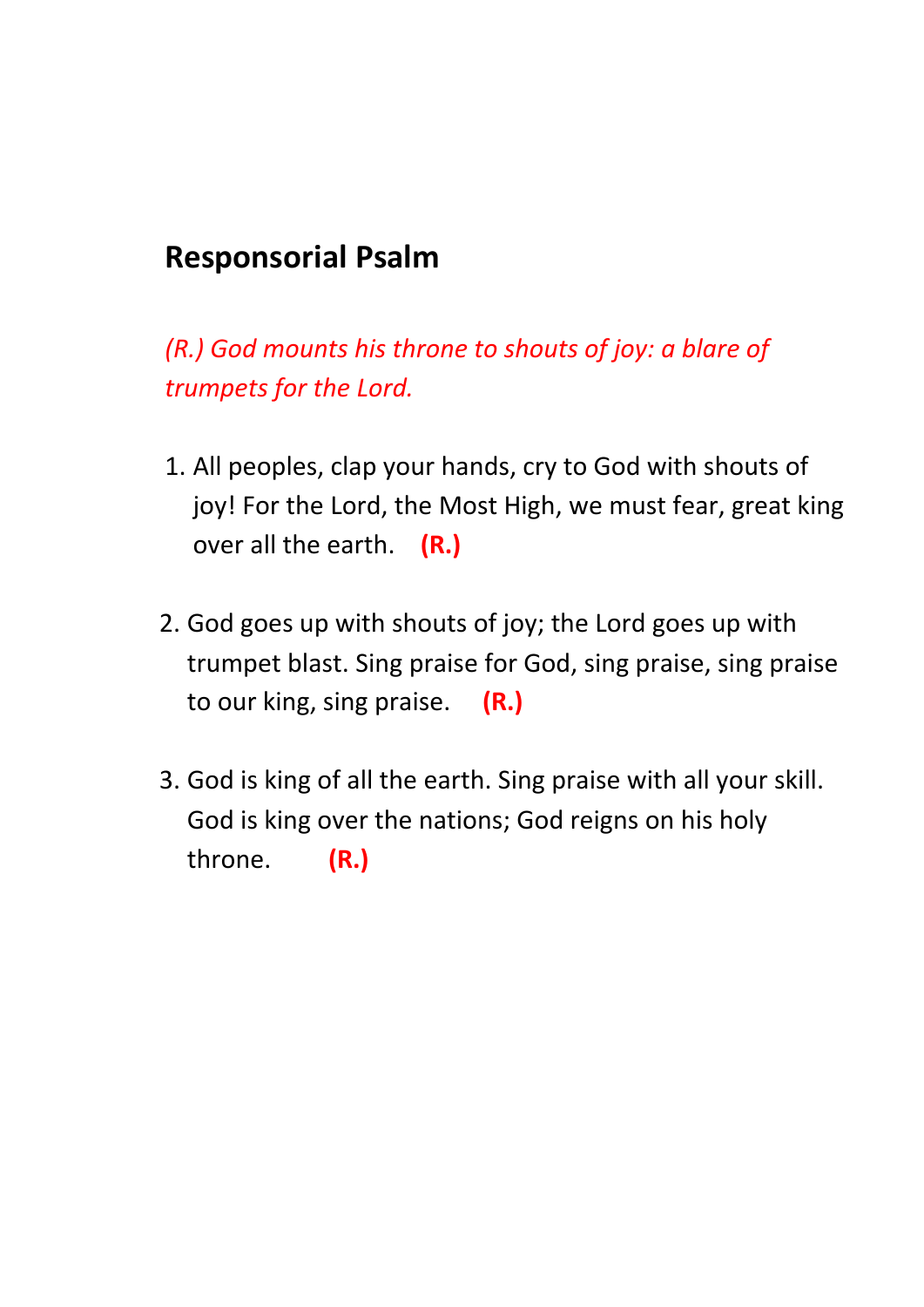## **Second Reading**

### *A reading from the letter of St. Paul to the Ephesians He made Jesus to sit at his right hand in heaven.*

May the God of our Lord Jesus Christ, the Father of glory, give you a spirit of wisdom and perception of what is revealed, to bring you to full knowledge of him. May he enlighten the eyes of your mind so that you can see what hope his call holds for you, what rich glories he has promised the saints will inherit and how infinitely great is the power that he has exercised for us believers. This you can tell from the strength of his power at work in Christ, when he used it to raise him from the dead and to make him sit at his right hand, in heaven, far above every Sovereignty, Authority, Power, or Domination, or any other name that can be named, not only in this age, but also in the age to come. He has put all things under his feet, and made him, as the ruler of everything, the head of the Church; which is his body, the fullness of him who fills the whole creation.

The word of the Lord. *R: Thanks be to God.*